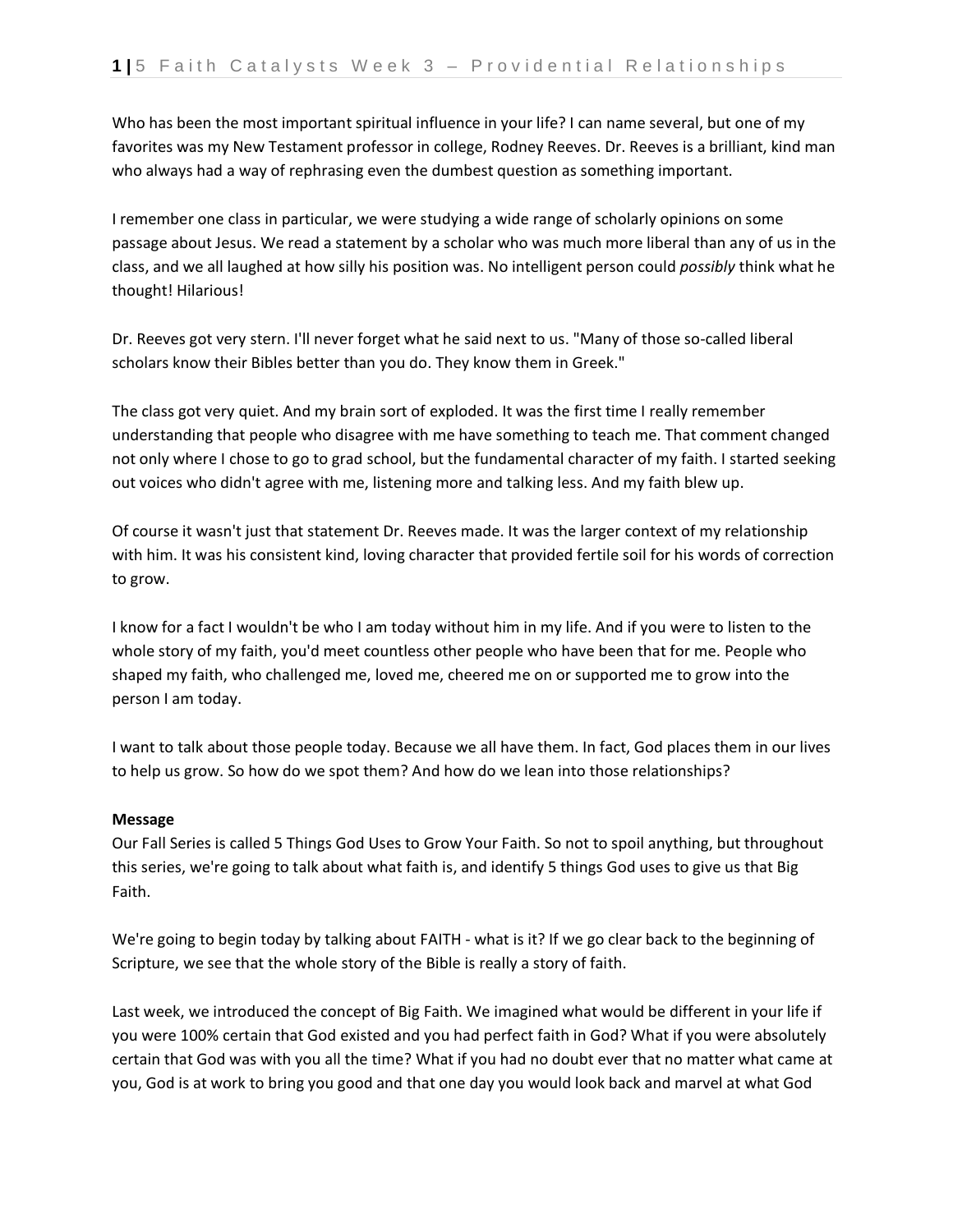was up to now that you didn't see? What if you knew in your bones that the laws and principles God gave us were because God wants what's best for us?

How would your responses change to tragedies, job losses, sickness? How would it change your response to unexpected success? How would it change your relationships?

We've all met people who have that kind of Big Faith, people we'd call idealistic or out of touch if they weren't so compelling.

Big Faith has five components. If you talk to people who have Big Faith, ask them to tell you the story of their faith, these five things come up over and over. Last week, we looked at practical teaching. We saw that when Scripture comes alive for us, when we begin to obey God, to actually *do* the things God calls us to do, our faith grows.

Today, we're going to talk about the next thing God uses to grow our faith: Providential Relationships. Ask someone with Big Faith about their faith journey and you'll hear something like, "Then I met this guy/girl. They started asking me about my life and my faith." or like me, "I had this professor in college who…" or "It turned out my roommate was a Christian who…" or "When my mom remarried, my stepdad insisted we go to church together" or "My coworker started a Bible study" or "Our neighbors invited us to a C-group".

We all have that person in our lives - we all have *several* of those persons in our lives. And when you look back, when you consider where you were then and where you are now, it feels a lot like God put those persons in your life so that your faith could grow, so you could learn to trust God better.

Now the opposite is also true. If I asked you to think of a person who *hurt* your relationship with God, you could think of those people too. A relationship that knocked your faith off your feet. A pastor or spiritual mentor who failed you. A toxic person who set you back financially or emotionally or really hurt your marriage or your kids. Relationships have real potential to undermine our faith. A lot of times, our biggest regrets in life can be traced back to relationships.

A text you wish you'd never responded to, an invitation you wish you'd turned down, a date you wish you'd never gone on, a job you wish you'd never taken. You can trace almost every regret back to a *relationship*.

That's because relationships are really powerful. So it shouldn't surprise us that God uses relationships to shape us, to grow our faith. Part of what it means to be created in God's image is that we're created *to be in relationships*.

That might strike some of us as strange. You're used to thinking of faith primarily as a private thing. Or as a Sunday morning thing. The idea that *other people* are really important to our faith is one of those ideas that, when we say it out loud, when we look back at our faith journey, seems pretty obvious. But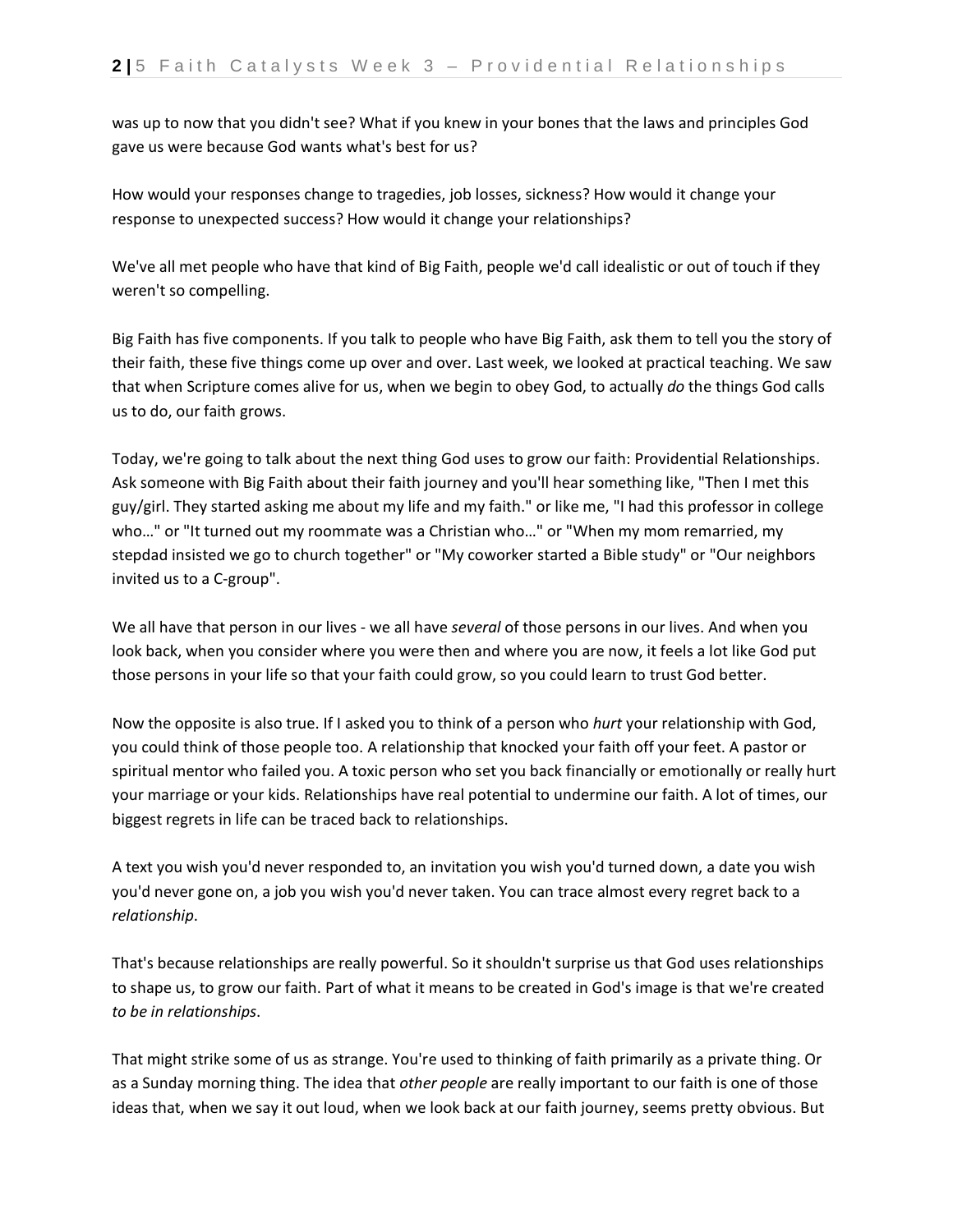we don't *think* about faith that way. We don't act like relationships with other people are vital to our faith.

But if we recognize that *people* are a vital aspect of our growing faith, we can begin to leverage our relationships to grow our faith. And that's important because we're surrounded by people every day who probably couldn't care less about our faith. And, generally speaking, when we're tempted, it's not to do good.

How often do you find yourself saying, "You know, I almost made that snarky comment, but then I sort of caved and said something kind instead."? Or, "I really didn't want to do the right thing, but I'm just so weak I did the right thing anyway."? I don't know about you but that's not how temptation works for me. I'm not tempted toward good. I'm tempted toward bad.

Consider your life like this: if, when we look back, we all discover there are people God brought into our lives to grow our faith, then it's pretty much guaranteed that there are people in your life right now that are those people too. People that, 10 years from now, you'll look back and say, "Oh wow, God brought them into my life for a reason." What if we could identify those relationships and *lean into them*?

How many times have we *missed* those people God brought into our lives because we weren't paying attention? We were too busy or too stubborn or too insecure or whatever, so we kept saying no to their invitation to lunch or ignoring their offers of friendship and so we missed what God wanted to do in our faith? Isn't it also possible, if we're not paying attention, we're missing those relationships *right now*?

[Scripture Slide 1] I want to give you two verses today that underscore why this matters so much. First, turn with me to the book of Proverbs. Proverbs is a collection of wisdom sayings. We hear that and think, "Oh they're like ancient bumper stickers, like people used to carve these on rocks and hang them from the backs of their donkeys and camels or whatever."

Maybe they did that. But when we talk about wisdom, it goes beyond just clever sayings. Wisdom is what ancient Israel called the way God created us to live. Wisdom is the creative energy of God flowing through a person. When they said, "That person is wise," what they meant was, "there's a person who figured out how God created them to live." So to call the book of Proverbs a collection of wisdom sayings is to say, "This book is a collection of descriptions of what it looks like when we're living as we were created to live."

One of these wisdom gems is about relationships (actually a lot of them are, but here's one for us today):

Walk with the wise and become wise; associate with fools and get in trouble. -- Proverbs 13:20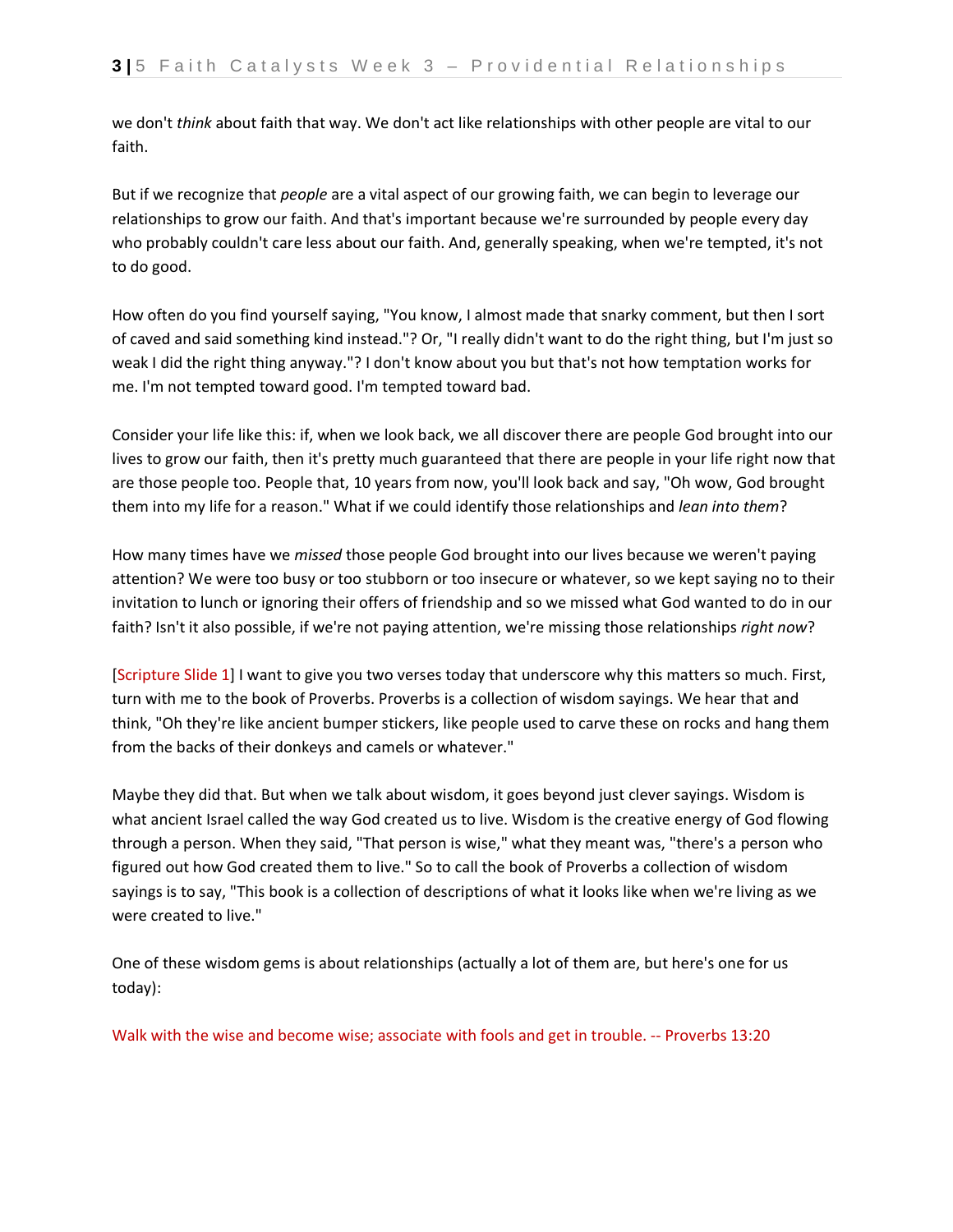Pretty straight forward. Spend your time with people who are living the way God created them to, and you'll start to figure out how to live like that too. Spend your time with fools - with people who *don't* pay God any mind, and you're headed for trouble.

You're nodding your head along to this verse because you're thinking about those times you associated with fools and got in trouble. Hopefully you're also thinking about some of those wise people God put in your life, and how they helped you become more wise, too.

[Scripture Slide 2] Flip over to 1 Corinthians with me. This is close to the end of the letter, where Paul is beginning to wrap up. This whole letter has been managing chaos in a very messy church. People were fighting with each other, judging, even suing each other. As Paul has tried to inject some order into all this chaos, he ends with a powerful reminder:

## Don't be fooled by those who say such things, for "bad company corrupts good character. -- 1 Corinthians 15:33

Bad company corrupts good character. Again, it's like a big sign. WATCH OUT! Be careful who's getting the lion's share of your time and energy. Spend your time with people who are going to help you become more wise. Spend your time with people who are helping you grow in your faith.

Here at Catalyst, we have several spaces where you can build those relationships, but the biggest one is C-Groups. We intentionally don't call C-Groups bible study because we want to make it clear that the goal of C-Groups isn't learning more information (like we said last week, the goal of faith isn't getting smarter). C-Groups are all about relationships. That's why, whether we're serving, celebrating or sharing our lives, we're learning more about each other. We're setting the table for relationships to deepen.

As we look toward the future here at Catalyst, one of the big questions we're asking is how we can create *more* spaces for relationships to grow. What does this look like for our teens at Synthesis? How can they form strong relationships with each other and with our Synthesis leaders, who are mentors for them? And in the Lab, for our kids, how can they grow in their friendships with each other?

Put yourself in places where relationships can happen. Because relationships matter. A lot. They're one thing God uses to blow up our faith.

Now let's flip it around. Because some of us in here have been thinking about that person God has put in their lives. But others of us have had this sort of growing horror as you realize that *you're the person God is putting in someone else's life*. Your parent or your coworker or your neighbor or your friend when you're around them, you have this sense that you should say something to them. Maybe it's to offer prayer, or initiate a conversation about spiritual matters. But that's weird, a little awkward for a lot of us.